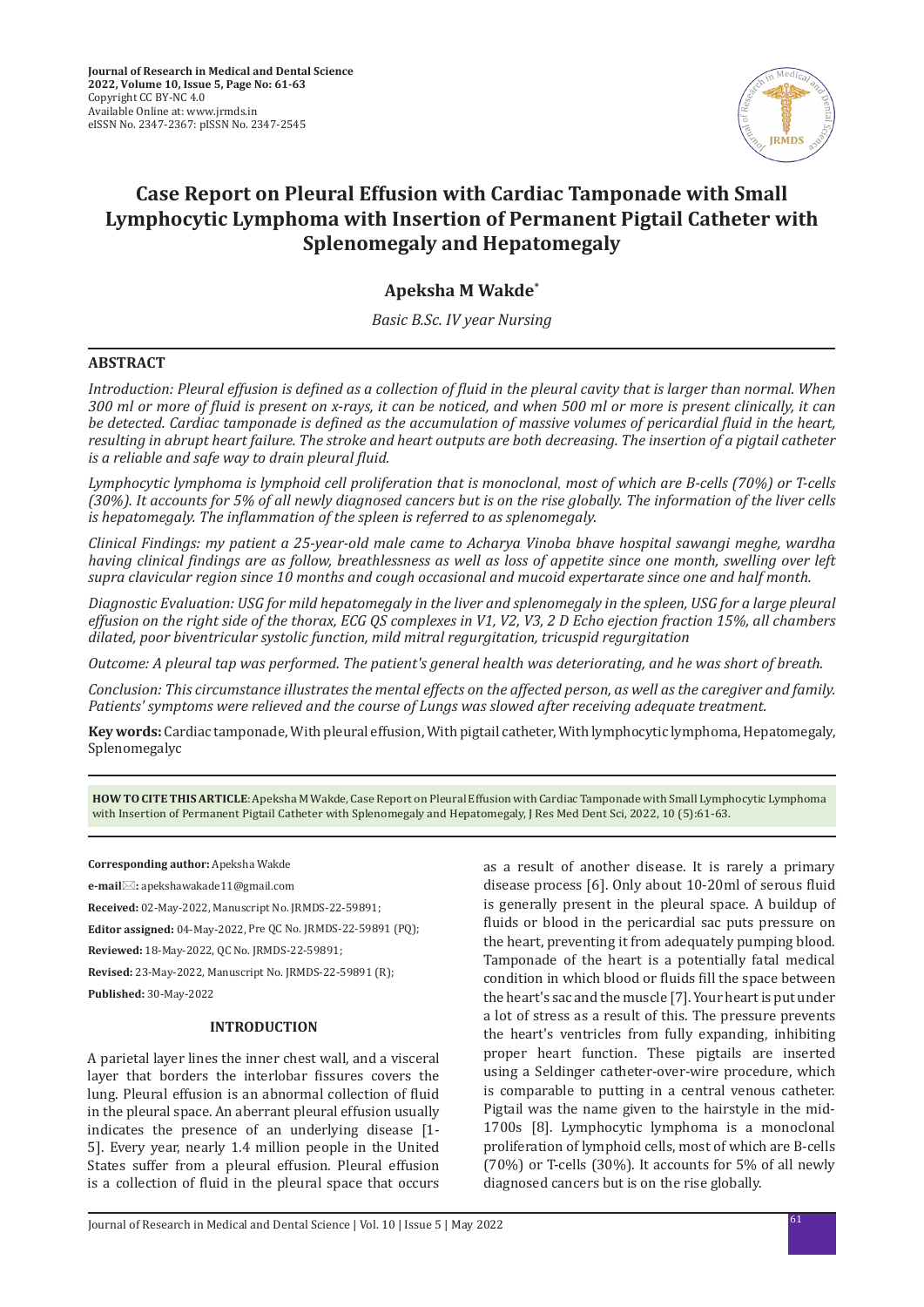Lymphoma is a disease in which lymphocytes proliferate in distinct tissue masses [9].

Hepatosplenomegaly (HPM) is a condition in which the liver and spleen enlarge beyond their usual size due to a variety of factors. Hepatosplenomegaly is derived from the two words that make up the condition: hepatomegaly, which means swelling or enlargement of the liver, and splenomegaly, which means swelling or enlargement of the spleen [10]. Hepatosplenomegaly is derived from the two words hepatomegaly, which refers to liver swelling or enlargement, and splenomegaly, which refers to spleen swelling or enlargement. Infection, whether bacterial or viral, portal hypertension, cancers such as amyloidosis, fluid accumulation, respiratory infection, and so on are the causes of these disorders [11].

#### **Patient History**

A 25 year old male came to Acharya Vinoba bhave hospital sawangi meghe, wardha with the chief complaint of swelling over left supra clavicular region since 10 months, breathlessness since one and half month, cough and mucus expert rate since one and half month after all the investigation he is diagnosed as the pleural effusion with cardiac tamponade with pigtail catheter with the small lymphocytic lymphoma with the hepatosplenomegaly.

#### **Past Interventions and Outcome**

He was diagnosed with small lymphocytic lymphoma 10 months ago and he is taking treatment in the Acharya Vinoba bhave rural hospital Sawangi Meghe wardha. My patient has undergone therapeutic, medical intervention, he has not undergone any surgical interventions in the past. As evidenced by his caretaker and the family members.

#### **Therapeutic Interventions**

Patients treated with antibiotics, antacid, analgesic, diuretics, etc.

- $\checkmark$  Injection augmentin 1.2 mg three times a day.
- $\checkmark$  Injection metronidazole 100 ml three times a day.
- $\checkmark$  Injection pause 500 mg three times a day.
- $\checkmark$  Injection lasix 40 mg three times a day.
- $\checkmark$  Injection pantoprazole 40 mg once a day.
- $\checkmark$  Injection Omnacortil 20 mg once a day.
- $\checkmark$  Tablet limcee 500 mg once a day.
- $\checkmark$  Tablet shellac 500 mg three times a day.
- 9 Injection Tramadol 100 mg three times a day**.**

### **Clinical Findings**

#### **General examination**

Health Status: Unhealthy

Consciousness level: aware

Body type: slim

Absent is the order of inhaling and exhaling

Hygiene: good

# **General Parameter**

160 height in cm

50 kilogrammes

# **Important criterion:**

110/90 mmHg blood pressure

Afebrile (98.4o F) temperature

Pulse rate: 90 beat per minute

Breathing rate: 20 breaths per minute

#### **Systemic examination**

Respiratory system: right sided decreased breath sounds Abnormal

S1 and S2 are audible, but there is no murmur in the cardiovascular system.

Conscious and oriented, no specific neurological deficits in the central nervous system

Abdominal examination:

Hard and tender, there is the organomegaly that is inflammation of the liver and spleen.

#### **Diagnostic assessment**

On the premise of affected person records, bodily exam, Systemic examination USG and other investigations reveal different outcomes. After all investigation reports show that client having the Cardiac tamponade with lymphoma, and pleural effusion, Chest x-ray- my patients x-ray finding show the Right fluid collection.

ECG- The patient's ECG revealed QS complexes in V1, V2, V3, 2 D echo ejection fraction 15%, all chambers dilated, poor biventricular systolic function, mild mitral regurgitation, tricuspid valve regurgitation, and poor biventricular systolic function.

USG Abdomen-Dilated inferior vena cava, liver parenchymal disease, moderate ascites, and bilateral pleural effusion on abdominal USG. USG for mild hepatomegaly and splenomegaly in the liver, as well as a substantial pleural effusion on the right side of the thorax.

CECT Abdomen- Hepatosplenomegaly, right side pleural effusion, underlying lung collapse, and cardiac tamponade.

Fluid cytology- Smear are cellular and show mesothelial cell proliferation, lymphocytes with few neutrophils. Growth of staphylococcus haemolyticus. Sputum test-Negative, 2D Echocardiography- Function Normal.

CBC Investigation- HB-13, WBC COUNT-15600(Increase) Total Platelets Count-2.28

Lymphocytes-40%